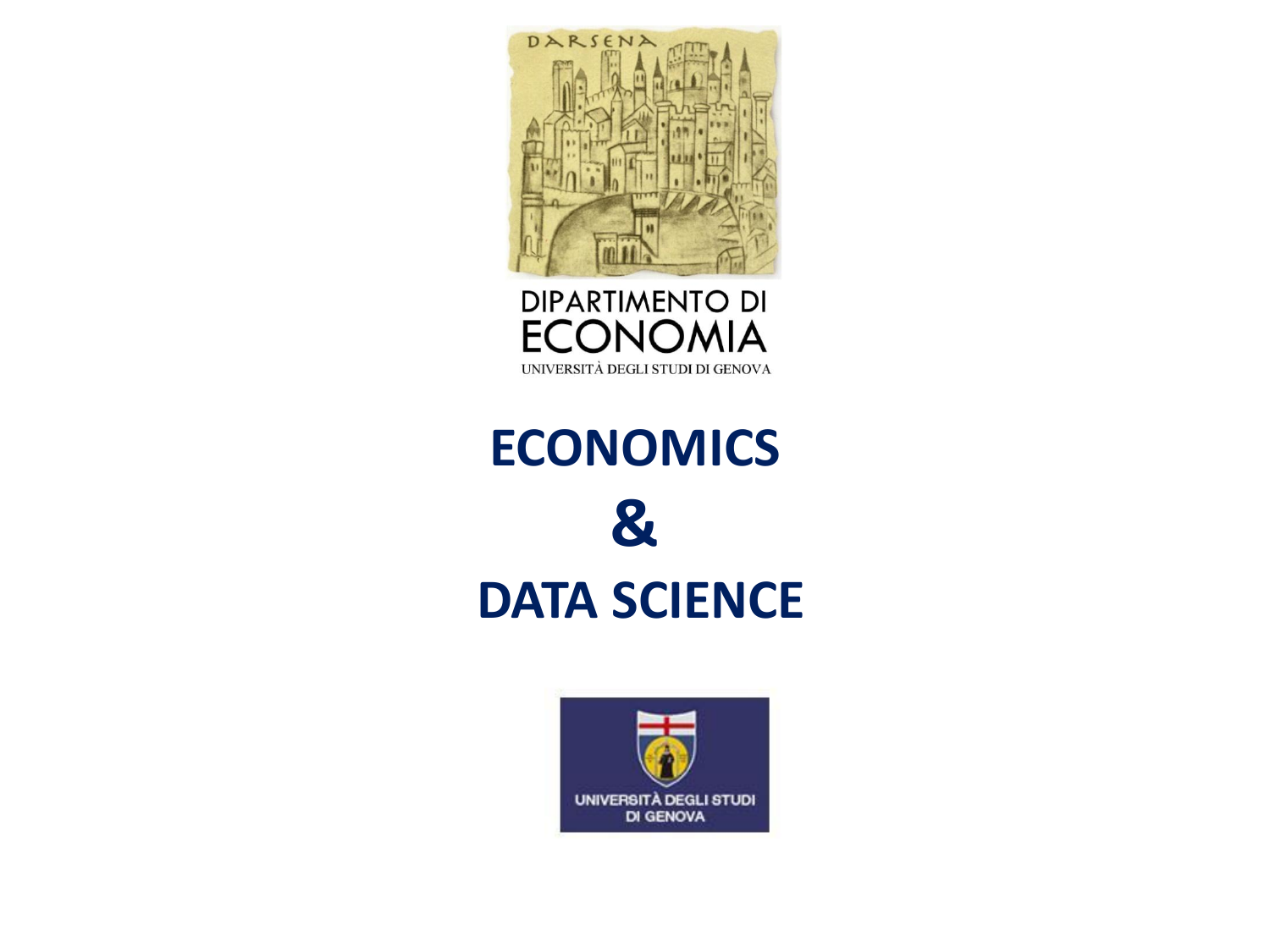$\overline{a}$ 

- $\cdot$  In 2019, the Data Analytics market reached a value of  $\epsilon$ 1.7 billion, growing by 23% compared to the last year, more than twice as much as in 2015 (Politecnico di Milano, Report Big Data 2020).
- **\*** The growing relevance of digital information, the increase in online commerce, the ability to manage and make usable big data, the change in firms' management and organisation in a data-driven perspective are the elements that are driving the Data Analytics market growth.

Digital Transformation and Eco-Sustainability issues will play a decisive role in characterising the employment requirements of various economic sectors, involving around 30% of the workers that firms and Public Administration will need in the next five years (2019-2023 Unioncamere data).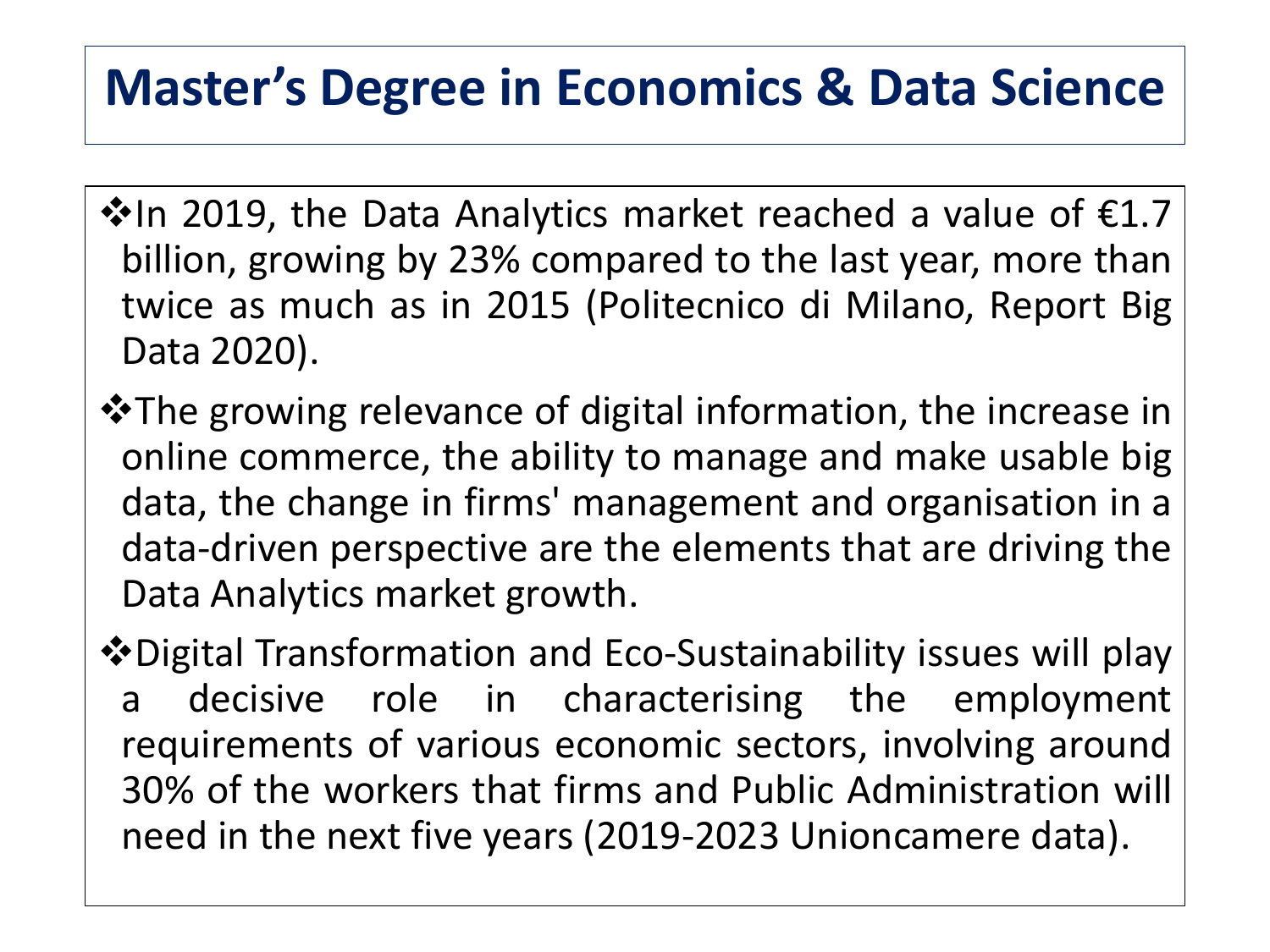❖ Among the most required professional profiles in the coming years, there will be experts in data analysis, cyber security, artificial intelligence and market analysis. 

**\*The search for e-skills will not be confined to "technical"** functional areas (Information Technology, R&D), but will increasingly be also present in other areas: administration, human resources, general services and staff functions. More than 9 out of 10 profiles are associated with the demand for e-skills.

\*The large part of the demand will come from the public administration and large bureaucratic organizations. Our Consulta suggests that not only private companies require these skills, but also the health sector. Indeed, the city's main hospital have made themselves available to receive trainees.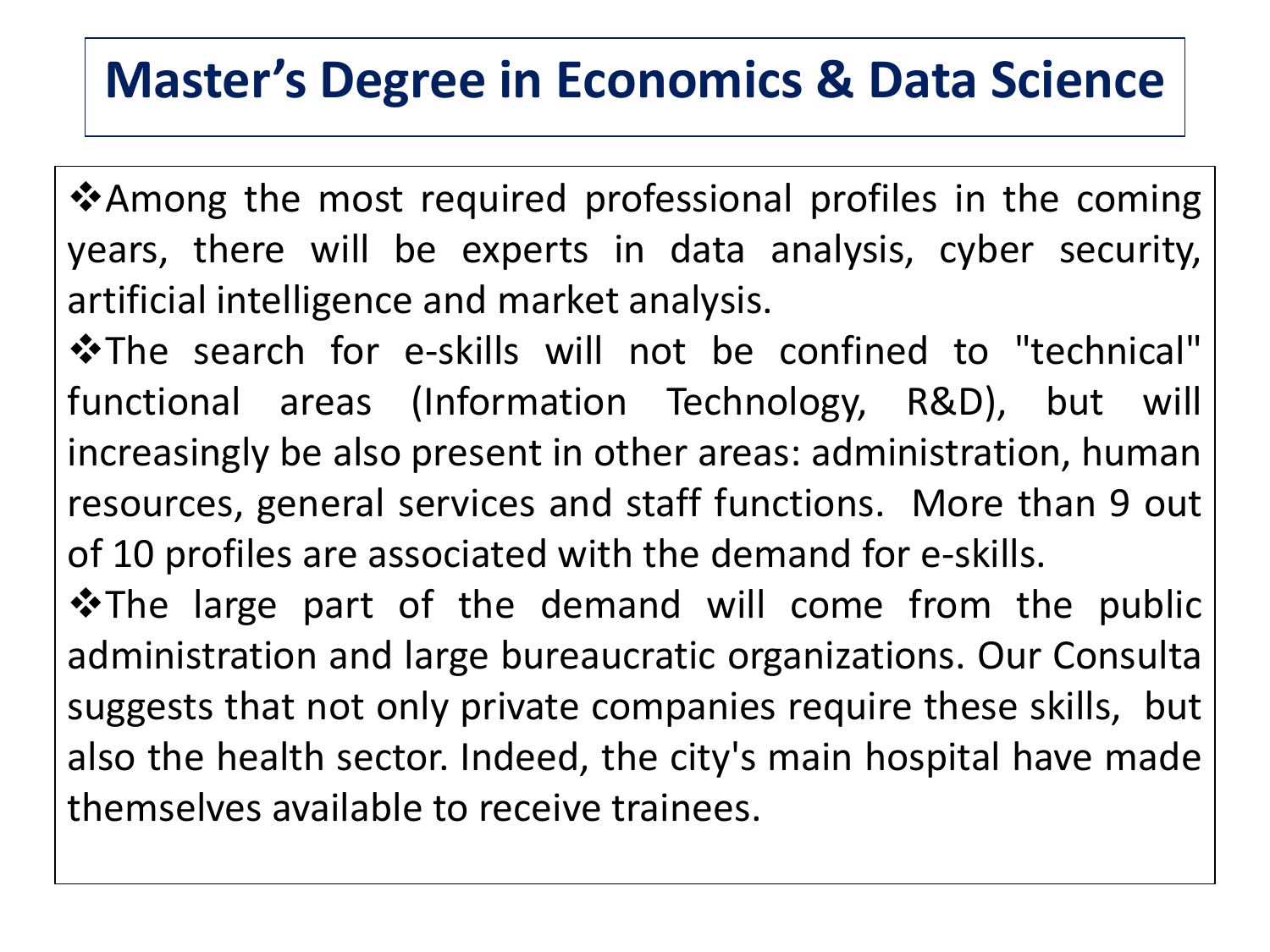#### **Medium-term forecast of employment and professional needs in Italy (2019-2023)**

FABBISOGNI OCCUPAZIONALI CON COMPETENZE ECOSOSTENIBILI E DIGITALI E PER "FILIERA" - 2019-2023

|                         | <b>FABBISOGNO TOTALE (V.A.)</b> |                   | <b>MEDIA ANNUA (V.A.)</b> |                   |
|-------------------------|---------------------------------|-------------------|---------------------------|-------------------|
|                         | <b>SCENARIO A</b>               | <b>SCENARIO B</b> | <b>SCENARIO A</b>         | <b>SCENARIO B</b> |
| <b>TOTALE</b>           | 2.725.500                       | 3.029.800         | 545.100                   | 606.000           |
|                         |                                 |                   |                           |                   |
| Ecosostenibilità        | 518.100                         | 576.000           | 103.600                   | 115.200           |
| Digitale                | 268.800                         | 300.100           | 53.800                    | 60.000            |
|                         |                                 |                   |                           |                   |
| <b>Filiere</b>          |                                 |                   |                           |                   |
| Salute e benessere      | 361.500                         | 381.000           | 72.300                    | 76.200            |
| Education e cultura     | 140.200                         | 161.200           | 28.000                    | 32.200            |
| Meccatronica e robotica | 68.800                          | 82.900            | 13.800                    | 16.600            |
| Mobilità e logistica    | 85.400                          | 98.200            | 17.100                    | 19.600            |
| Energia                 | 39.800                          | 42.600            | 8.000                     | 8.500             |

Fonte: Unioncamere-ANPAL, Sistema Informativo Excelsior

\*Scenario A) IMF forecast

Scenario B) Government forecast

Forecasts include *expansion demand* as well as *replacement demand*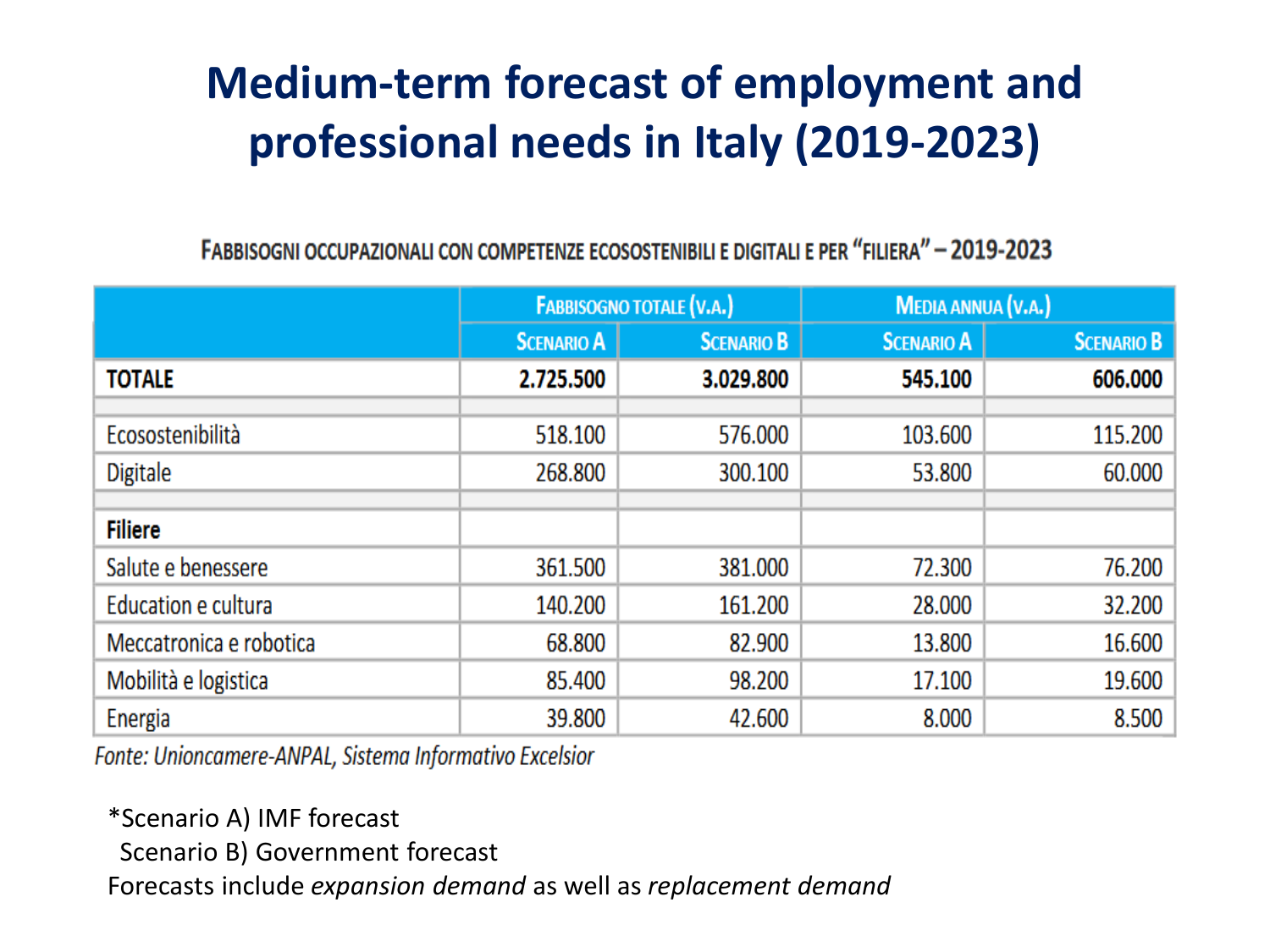#### **AIM OF THE COURSE**

- **\*** To create a new professional profile, absent from the educational landscape of the University of Genoa and strongly demanded by the market, characterized by the combination of economic and quantitative skills that are indispensable in the information society.
- The graduate in Economics and Data Science will have an in-depth knowledge of the economic theory underlying the choices of agents and the functioning of markets. In addition, he/she will acquire high competences in Mathematics, Statistics, Econometrics and in main Big Data analysis techniques.
- **\*** The course will emphasise the acquisition of practical expertise in data processing and interpretation, thanks to the collaboration of the different actors involved in the project.
- **\*** As previously explained, the organizations involved in the project made themselves available to form trainees.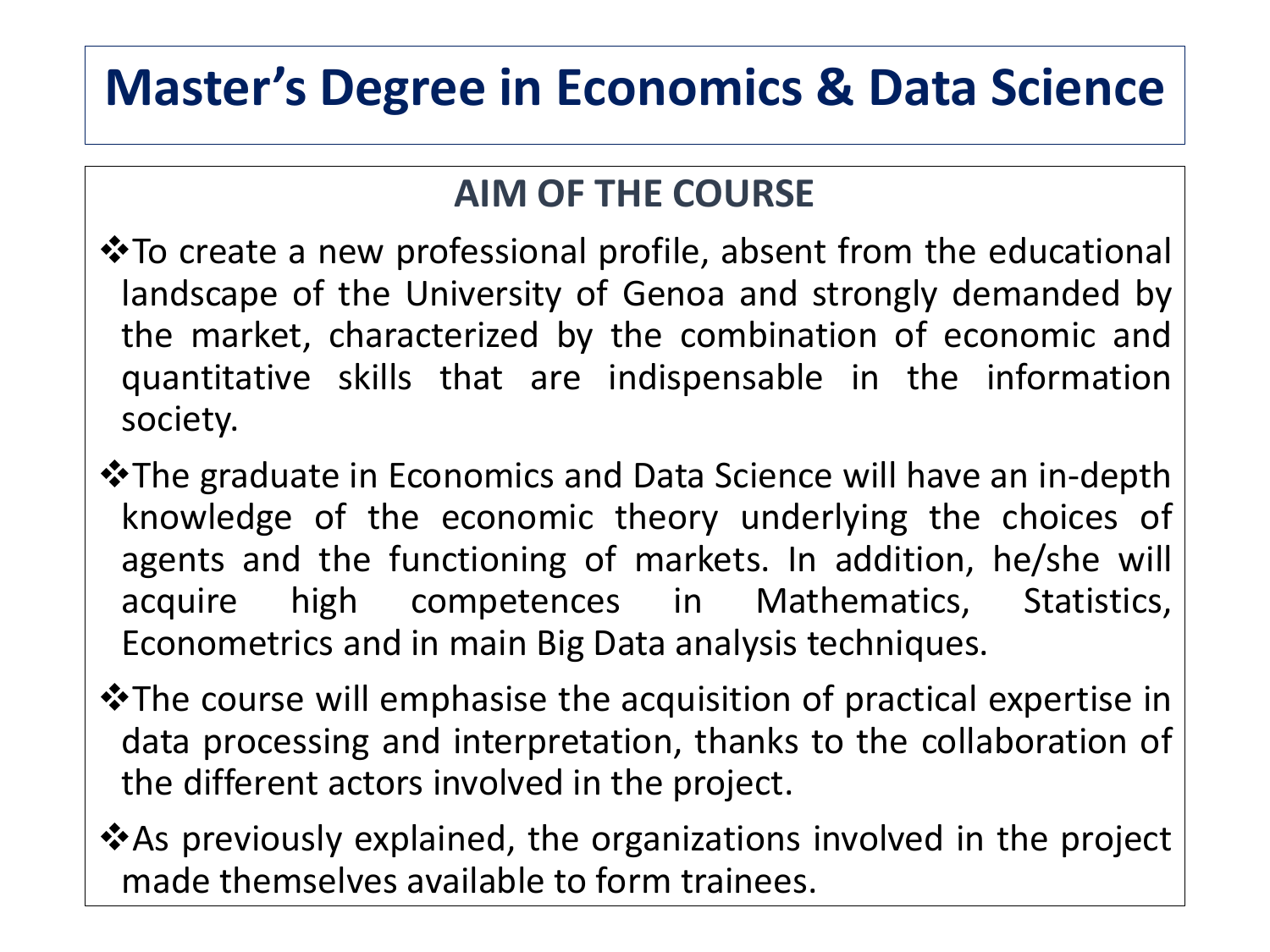#### **AIM OF THE COURSE**

- **\*The high level of skills acquired during the course will** enable graduates to perform economic-quantitative analyses independently and to interact with data science experts. Such analyses are at the basis of improved decision-making processes in both business and institutional settings.
- **Example 5 Ferama Science will be the first fully** English-language Master's Degree course in the School of Social Sciences that will also be open to bachelor graduates from other Departments or Universities.
- **\*The small class size that we would like to maintain will** allow for innovative teaching that is strongly oriented towards full collaboration with the world of work.